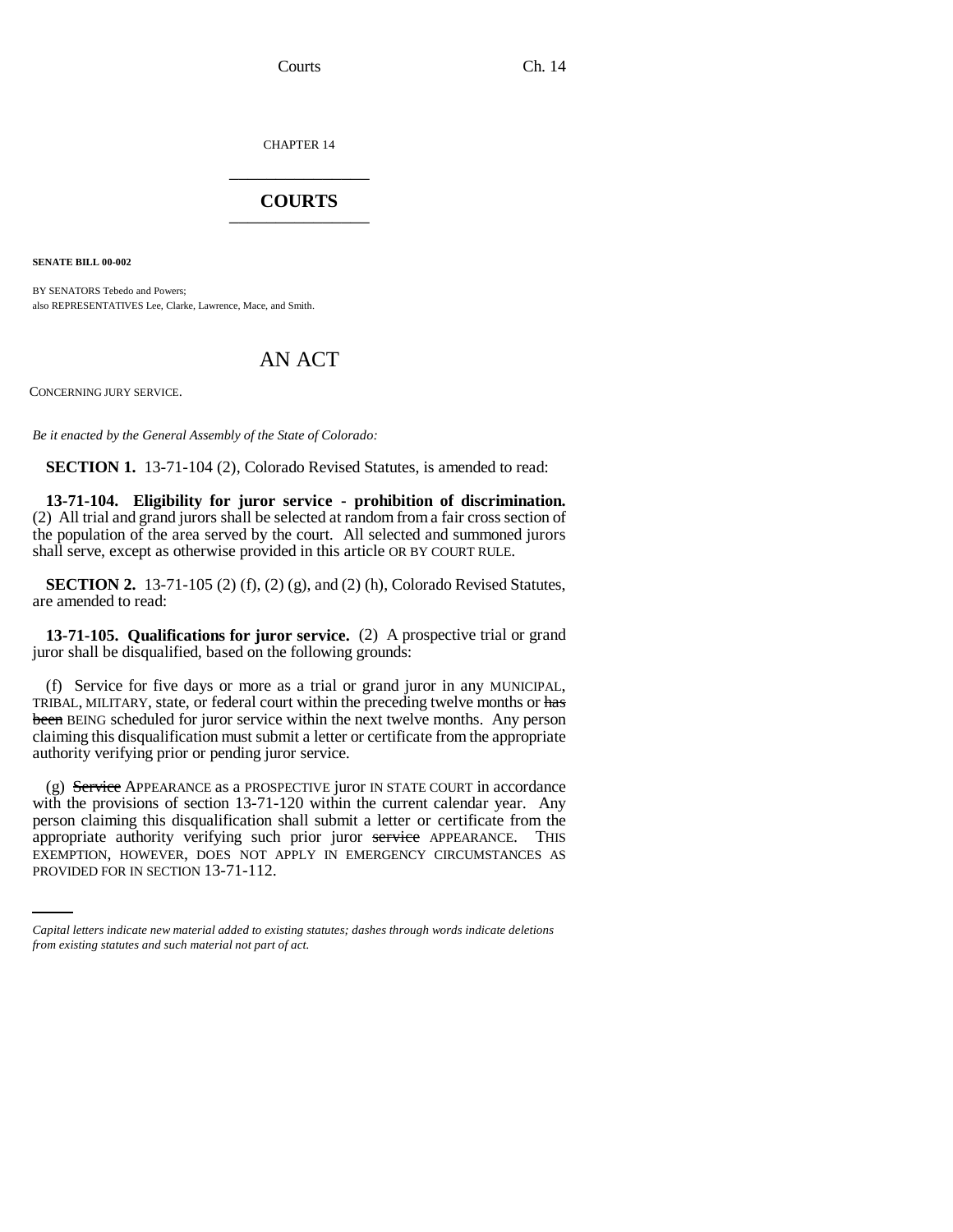(h) Service without postponement or deferment in the immediately preceding two consecutive calendar years; but this disqualification applies only to a person residing in a class A or class B county and does not apply in emergency circumstances as provided for in section 13-71-112.

**SECTION 3.** 13-71-108, Colorado Revised Statutes, is amended to read:

**13-71-108. Master juror wheel.** (1) The state court administrator shall use an electronic automated system to compile and maintain a master juror wheel. and shall determine annually, based upon past requirements, the total number of prospective jurors from each county to be placed on the Master juror wheel. The wheel shall consist of names, ADDRESSES, DATES OF BIRTH, and identifying numbers, AND JURY HISTORIES for prospective jurors taken from the master juror list. The state court administrator may add, as necessary or upon court order, the names of additional **jurors.** Each year, the master juror wheel shall be emptied and refilled in compliance with the provisions of this article. Jurors receiving cancellations or postponements of juror APPEARANCE AND service may be replaced on the master juror wheel for the succeeding year and shall receive new summonses for their new dates in the succeeding year.

(2) IN ORDER TO MORE EQUITABLY DISTRIBUTE THE RESPONSIBILITY FOR JUROR APPEARANCE AND SERVICE THROUGHOUT THE QUALIFIED POPULATION OF EACH COUNTY AND TO AVOID REPEATEDLY SUMMONING THE SAME INDIVIDUALS FOR JURY APPEARANCE AND SERVICE, THE STATE COURT ADMINISTRATOR SHALL IMPLEMENT REASONABLE PROCEDURES TO MATCH PRIOR YEAR RECORDS OF JUROR SELECTION, APPEARANCE, AND SERVICE IN THE STATE COURTS WITH THE PROSPECTIVE JUROR NAMES INCLUDED IN THE MASTER JUROR WHEEL. TO THE EXTENT PRACTICAL, THE PRIOR JUROR SELECTION AND SERVICE RECORDS SHALL BE USED TO PRIORITIZE THE JUROR NAMES IN THE MASTER JUROR WHEEL. TO THE EXTENT PRACTICAL, INDIVIDUALS WITH THE LEAST AMOUNT OF JURY APPEARANCES OR SERVICE IN THE MOST RECENT YEARS SHALL BE SUMMONED PRIOR TO INDIVIDUALS WHO HAVE APPEARED OR SERVED MORE RECENTLY.

**SECTION 4.** 13-71-116, Colorado Revised Statutes, is amended to read:

**13-71-116. Trial juror's right to one postponement.** A trial juror shall have the right to one postponement of the term of juror service. SUCH POSTPONEMENT SHALL NOT LAST for not more than six months, BUT MAY EXTEND INTO THE NEXT CALENDAR YEAR. To exercise this right, the juror shall notify the jury commissioner by telephone or in writing requesting an alternate date to which juror service may be postponed. Jury commissioners, in their discretion, may set the date to which the juror's service is postponed, and the juror shall receive a new summons designating the new date.

**SECTION 5.** 13-71-121, Colorado Revised Statutes, is amended to read:

**13-71-121. Extended trials.** Before a jury is impaneled, the trial judge COURT shall inform the jurors if a trial is expected to last more than three trial days and may excuse a juror from performing juror service in that trial upon a finding of hardship or inconvenience, taking into account the expected length of the trial. Any juror so